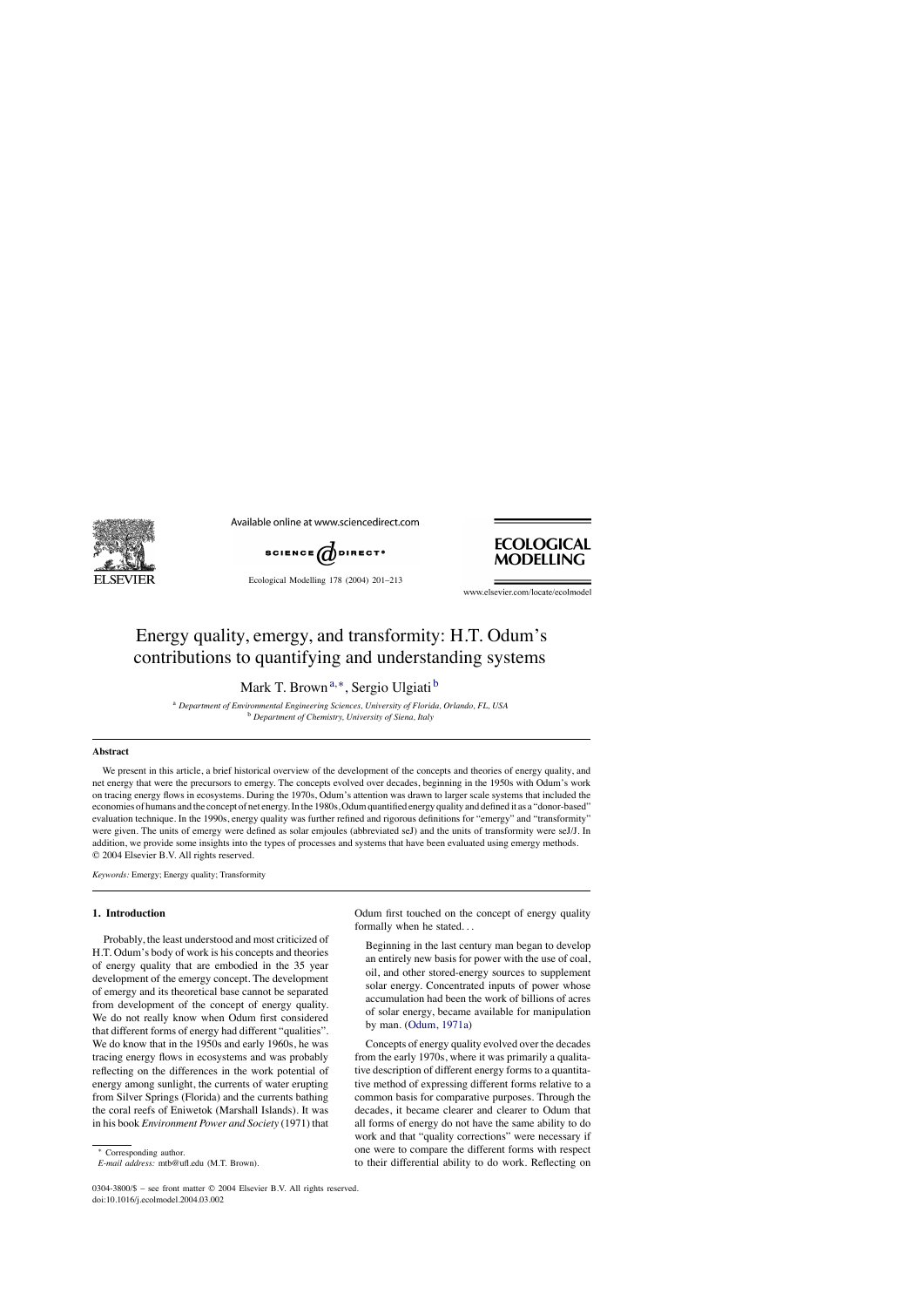these differences, he was one of the first to point out the fallacies of energy technologies that promised unlimited energy for society from the sun or from vast quantities of oil trapped in the western shales, In the first case, the source was too dilute and the energy costs of concentration were too high for the source ever to have a net yield once the cost of the collectors was subtracted. In the second case, the energy costs of "liberating" the oil shale, including many energy costs associated with getting water to the mountain-top site was so great that again there would be no net yield.

Odum's major efforts during the 1970s were aimed at quantitatively defining energy quality and toward understanding the net yields of many energy sources, but it must be understood that it was not just defining energy sources and their net yields that drove Odum to explore energy quality. It was his desire to understand how the biosphere worked from the smallest scales to the largest, and the fact that his brand of science required that more than one level or scale of the biogeosphere be considered in order to understand any single level. In order to combine scales in the same analysis or to jump from one scale to another as the systems of interest shifted, it was crystal clear to Odum that a very different approach to defining energy and ability to do useful work was necessary. It was apparent that the ability to do work was dependent on not only the form of energy but also the system being considered.

### **2. Energy quality: a historical perspective**

Odum recognized principles of energy quality as an outgrowth of his investigations into the works of the combined systems of humanity and nature. As a systems ecologist, he observed energies of many different forms at many different scales. He reasoned that a system organized to use concentrated energies like fossil fuels cannot process a more dilute energy form like sunlight, joule for joule. Since the processes of the biosphere are infinitely varied and are more than just thermodynamic heat engines, the use of heat measures for energy that can recognize only one aspect of energy, its ability to raise the temperature of things, cannot adequately quantify the work potential of energies used in more complex processes. The recognition that resource flows drive processes other than engine-like ones lead to the concept of energy quality, and eventually to the measure of quality now called EMERGY.

Beginning in about 1966, Odum referred to "energy of one kind" as a common denominator with the name "energy cost" [\(Odum, 1967b; Odum, 1971a\).](#page-10-0) In a presentation to the President's Science Advisory Committee, Panel on World Food Supply titled *Energetics of food production*, Odum referred to the giant energy subsidies that were inherent in the green revolution that made possible "delusions regarding the capacity of science to develop means for feeding growing populations" ([Odum, 1967b\).](#page-10-0) In this same publication, Odum made that statement more explicit by beginning the process of quantifying the energy cost of energy by quantifying the fossil fuel energy required to produce food. He suggested that there was roughly one calorie of fossil energy required per calorie of food delivered through modern agriculture. In a review of a special issue of Scientific American in 1971 devoted to "Energy and Power", Odum suggested that "Sunlight is dilute energy, and the costs of concentrating it have already been optimized and yield maximized by the millions of years of natural selection for this maximization" ([Odum, 1972a\).](#page-10-0)

The first definition of energy quality appears in an article in AMBIO in 1973:

Energy is measured by calories, btu's, kilowatt hours, and other intraconvertable units, but energy has a scale of quality which is not indicated by these measures. The ability to do work for man depends on the energy quality and quantity and this is measurable by the amount of energy of a lower quality grade required to develop the higher grade. The scale of energy goes from dilute sunlight up to plant matter, to coal, from coal to oil, to electricity and up to the high quality efforts of computer and human information processing. ([Odum, 1973\)](#page-10-0)

Certainly, Odum was thinking about "quality" during the early 1970s, and it appears that the first quantitative evaluation of the concept was in 1975. While the concepts of energy quality were, no doubt, still developing in 1975 when Odum received the Prize Institute la Vie in Paris, his acceptance speech titled "Energy Quality and Carrying Capacity of the Earth" contained a table of "Energy Quality Factors", or the kilocalories of sunlight energy required to make a kilocalorie of a higher quality energy [\(Odum, 1976a\).](#page-10-0) It was in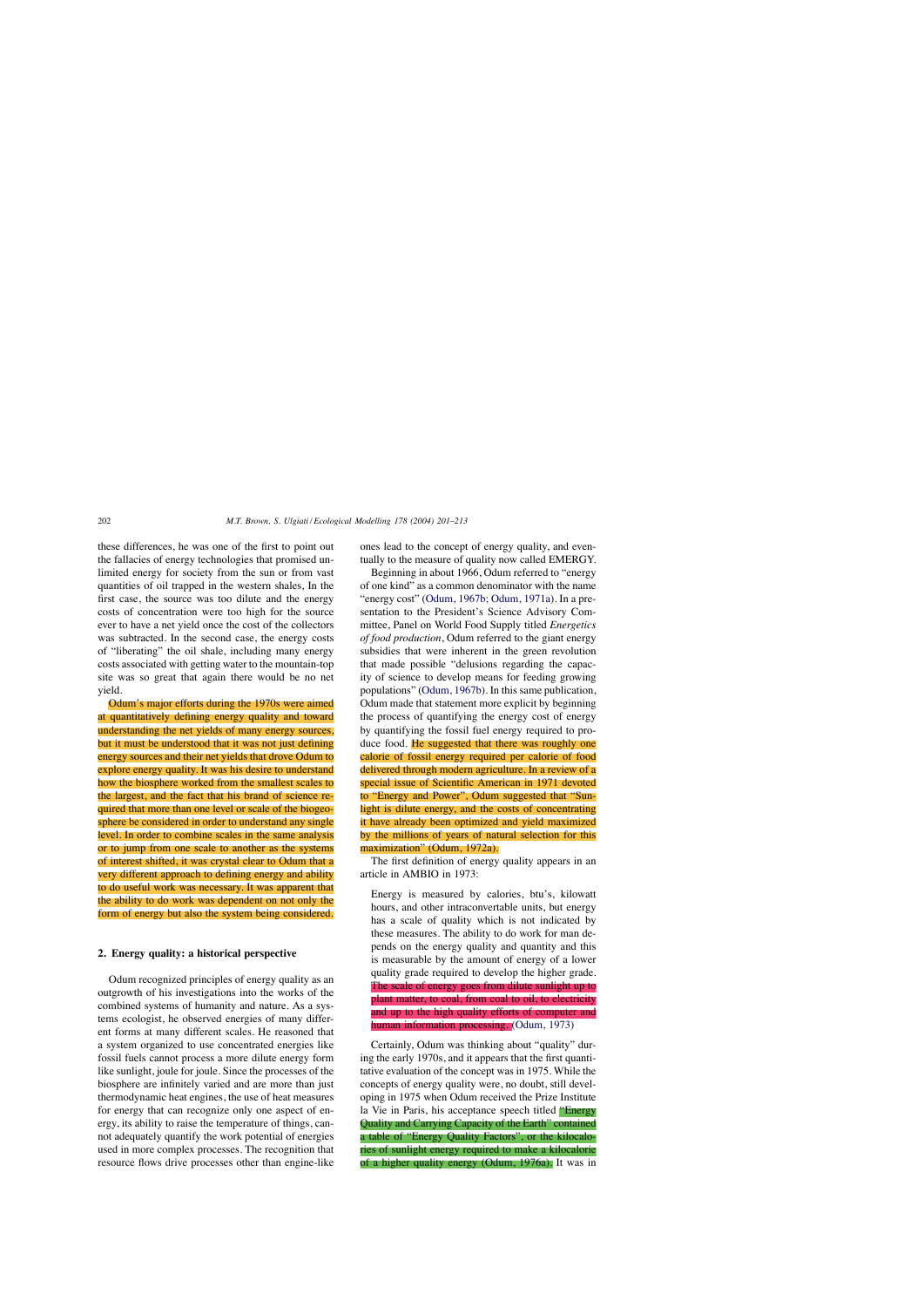this same speech that Odum unveiled his energy hierarchy principle and that "energy quality is measured by the energy used in the transformations" from one type of energy to the next.

The concept of net energy played an important role in the development of energy quality and emergy. Odum was used to the concept of "net production" in the ecosystems he had studied over the years, and when applied to the human economy suggested that an energy source must be able to provide a net contribution to the economy of the larger system in which it is embedded, i.e. it must provide more energy than it costs to extract and process it. Odum suggested that this principle applied to every system at all levels, from ATP-providing energy to the biochemical reactions in living systems, to photosynthesis, to the energy expended by animals as they grazed or chased prey. And so it was logical that it applied also to the fossil fuels driving economic sectors and human societies.

In the 1970s, Odum's work had turned toward larger scale investigations of the interactions of energy, ecology, and economics. This in turn led to the application of net energy to energy sources for economies and his suggestion that *...* "*The true value of energy to society is the net energy, which is that after the costs of getting and concentrating that energy are subtracted*" ([Odum, 1973\).](#page-10-0) The concept of net energy as Odum presented was almost revolutionary, and after a presentation to the US House of Representatives Subcommittee on Energy and Power, and a meeting with Senator Mark Hatfield of Oregon, a bill was introduced in the Senate in 1975 for a federal law that made net energy analysis a requirement of proposed alternative energy systems. ([Odum, 1976b\).](#page-10-0) This legal requirement was enforced for a while but is now largely ignored.

Odum's concept of net energy was inextricably connected to energy quality, since the "true costs of getting and concentrating energy" included not only high quality fossil fuel inputs but also human services and environmental inputs and these inputs required "quality correction". Odum presented his concepts of energy quality linked to net energy at a meeting at Stanford organized by the National Science Foundation in response to the new law ([Odum et al., 1976\).](#page-11-0) Those present rejected the concept and settled on net energy strictly defined as the fossil fuel energy required per unit of fossil energy delivered. [Hall](#page-10-0) [\(1986\)](#page-10-0) nearly a decade later defined Energy Return

on Investment (EROI) emphasizing the fossil energy invested although with an acknowledgement of the need to include environmental and labor energy inputs as well for a comprehensive analysis.

## **3. The emergence of emergy**

From 1975 on, Odum's attention was increasingly focused on the development of his theory of energy quality and its quantitative definition. In the latter half of the 1970s, Odum had several research projects in south Florida that were investigations of overall carrying capacity of humans and the environmental changes resulting from human uses. The ultimate purpose of the projects was to make suggestions for maximizing economic and environmental vitality of the region through better environmental management. It was during these projects and the very creative atmosphere that evolved around them that the concept of energy quality matured into the precursors of emergy. Called fossil fuel work equivalents (FFWE), the quality of energy was measured based on a fossil fuel standard with rough equivalents of 1 kcal of fossil fuel equal to 2000 kcal of sunlight. The ratios used to convert all energy forms to FFWE were called "Energy quality ratios". Later termed coal equivalent (CE) calories, eventually the system of evaluating quality was placed on a solar basis and termed solar equivalents (SE) in ([Odum, 1977a\).](#page-10-0)

Odum began using the term *embodied energy* to refer to energy quality differences in terms of their costs of generation, and a ratio called a "quality factor" for the calories (or joules) of one kind of energy required to make those of another in 1980 [\(Odum and Odum,](#page-11-0) [1980\).](#page-11-0) The term embodied energy was used by others for different ways of thinking and calculating; in essence not including all energies and not using the concept to imply quality, so in 1982, Odum switched to "embodied solar calories" and the quality factors became transformation ratios. Odum abandoned "embodied energy" altogether in favor of "emergy" a term suggested in 1983 by David Scienceman, which was a constriction of embodied energy. Scienceman was a visiting scholar from Australia, who suggested the term, and emjoules or emcalories as the unit of measure to distinguish emergy units from units of available energy. The term transformation ratio gave way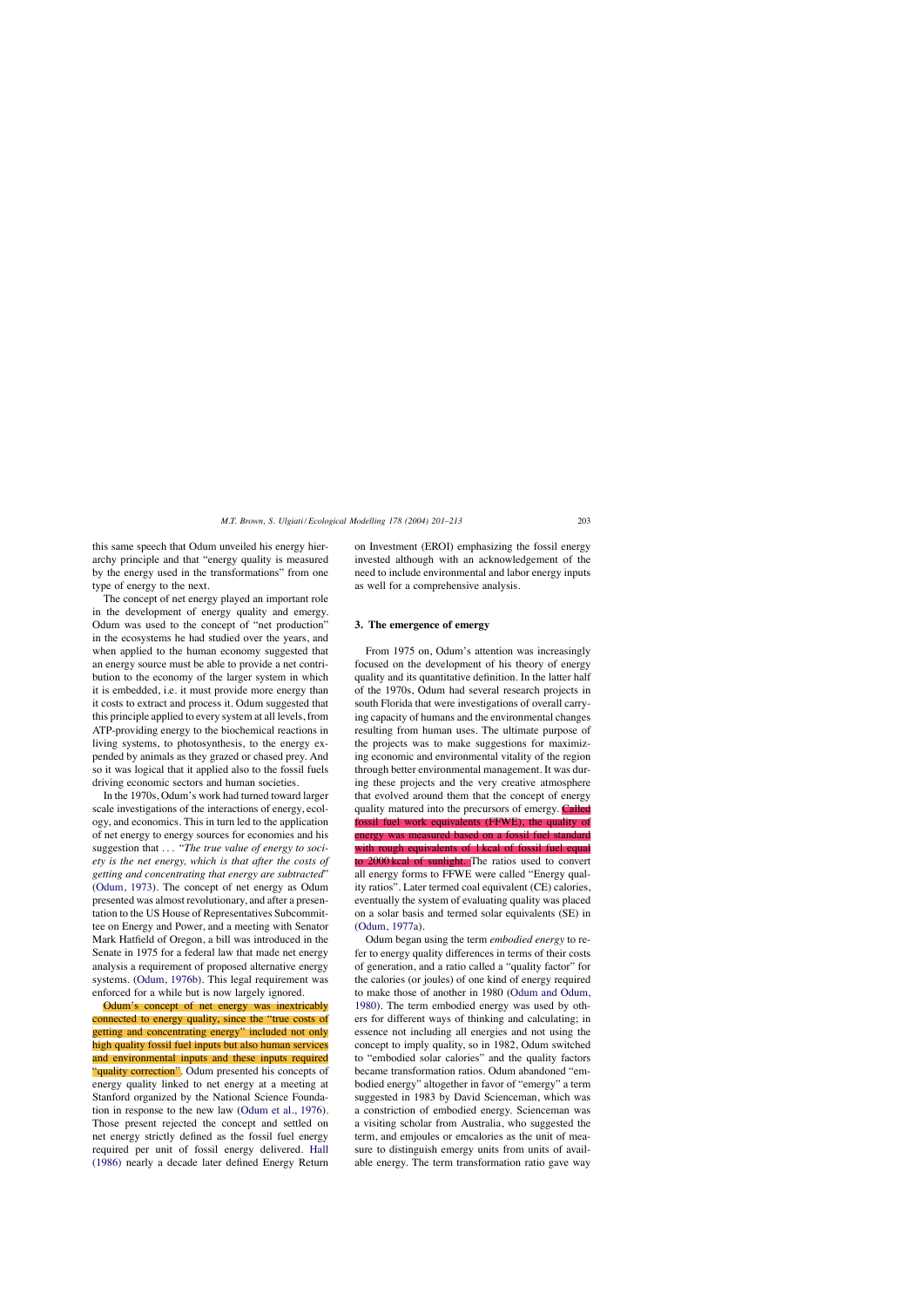<span id="page-3-0"></span>

| Years        | Measures of quality                                                                                                                                                                                                                   | Unit emergy values                                                                                                                                                                                    | Units                                                                                                       | Reference                       |
|--------------|---------------------------------------------------------------------------------------------------------------------------------------------------------------------------------------------------------------------------------------|-------------------------------------------------------------------------------------------------------------------------------------------------------------------------------------------------------|-------------------------------------------------------------------------------------------------------------|---------------------------------|
| 1967-1971    | All energies of higher quality including<br>wood, peat, coal, oil, living biomass, etc.<br>expressed in units of organic matter<br>Recognized energy basis for monetary<br>payments                                                   | Direct sunlight equivalent to organic<br>matter was taken as 1000 solar<br>kcal/kcal of organic matter<br>10,000 kcal of fossil fuels/\$                                                              | Gram dry wt. O.M.; kcal,<br>conversion from OM to kcal<br>$=$ 5 kcal/g dry wt.                              | Odum (1971a 1967b)              |
| 1973-1980    | Energy quality of plants, wood, and fossil<br>fuels were differentiated                                                                                                                                                               | Direct sunlight equivalents of fossil<br>$fuels = 2000$ solar kcal/fossil fuel kcal<br>(first called energy quality factors,<br>later called solar cost equivalents and<br>then energy quality ratio) | fossil fuel equivalents (FFE)<br>and later coal equivalents (CE)                                            | Odum et al. (1976)              |
|              | An energy money ratio was further refined<br>as ratio of total fossil fuel use (or coal<br>use) to GNP                                                                                                                                | 25 000 fuel kcal/1973\$, 19 000<br>CE/1975\$, revised in 1980 to 11 000<br>CE per 1980\$                                                                                                              | Called energy dollar ratio<br>(CE/S)                                                                        |                                 |
| 1980-1982    | Energy quality of earths processes driven<br>by solar energy recognized, thus solar<br>energy embodied in winds, rains waves<br>accounted for.<br>Energy money ratio                                                                  | 6800 global solar cal/cal of available<br>energy in coal<br>$19\,600$ fuel kcal/ $\frac{1}{9}$                                                                                                        | Called "embodied energy"<br>units were global solar<br>calories.                                            | Odum et al. (1983), Odum (1983) |
| 1983-1886    | Recognized that solar energy, deep heat,<br>and tidal momentum were basis for global<br>processes total global sources equal to<br>9.44 E24 solar joules<br>Embodied solar equivalents per dollar<br>calculated for different nations | Embodied solar joules/joule of fossil<br>fuels = $40000 \text{ seJ/J}$ , called energy<br>transformation ratio (ETR)<br>seJ/ $\sin$ USA economy = 2.2E12<br>seJ/1984\$                                | Called embodied solar<br>equivalents (seJ) and later<br>called "emergy" with<br>nomenclature (seJ)<br>seJ/S | Odum and Odum (1983)            |
| 1987-2000    | Further refinements of total energy driving<br>global processes, embodied solar energy<br>renamed to EMERGY<br>Emergy money ratio based on sum of                                                                                     | Solar emergy/joule of coal energy<br>$\sim$ 40000 solar emjoules/joule (seJ/J)<br>called "Transformity"<br>Dollar equivalents of emergy are                                                           | $seJ/J =$ transformity<br>$\text{seJ/g}$ = specific emergy                                                  | Odum (1996)                     |
|              | renewable and non-renewable emergy<br>driving economy divided by GNP                                                                                                                                                                  | called "emdollars" emergy per dollar<br>in 2000 $\sim$ 1.0 E12 seJ/\$                                                                                                                                 | $seJ/\$ = energy/unit$ money                                                                                |                                 |
| 2000-present | Emergy driving the biosphere reevaluated<br>as 15.83 E24 seJ/year raising all<br>previously calculated transformities by the<br>ratio of $15.83/9.44 = 1.68$                                                                          | Solar emergy per joule of coal energy<br>$\sim$ 6.7 E 4 seJ/J                                                                                                                                         | $seJ/J =$ transformity; seJ/g<br>$=$ specific emergy                                                        | Odum et al. (2000)              |
|              | Emergy per dollar calculation does not<br>change. Driving energies increased 1.67<br>times                                                                                                                                            | Emergy per dollar in USA in 2000 $\sim$<br>1.67 E12 seJ/\$                                                                                                                                            | seJ/\$ = emergy/unit money                                                                                  |                                 |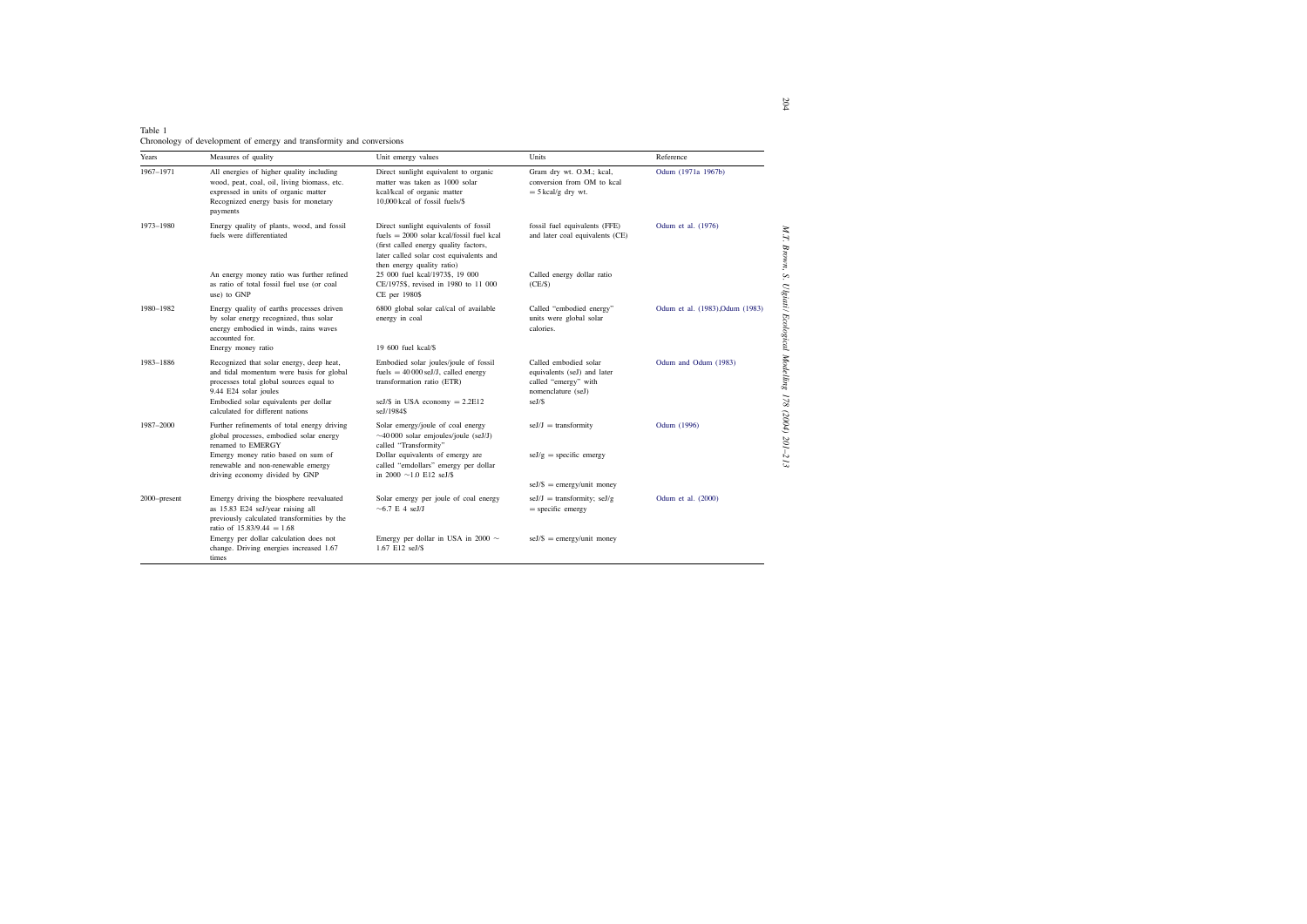<span id="page-4-0"></span>to ''transformity" about the same time. In an appendix to his book Environmental Accounting [\(Odum, 1996\),](#page-11-0) Odum provided a table listing a chronology of nomenclature and emergy conversions. The table provides insight into the development of the emergy concept and is worth presenting here in slightly different format and with some additions [\(Table 1\).](#page-3-0)

Between 1983 and today, the emergy methodology has undergone continued transformations. It has continued to mature as each new research project presented new "theoretical wrinkles" and as they were explored dissected, and discussed. Always concepts and theories were explored out-load at our "Systems Seminar" at the University of Florida that meets every Thursday and has for the past 30 some odd years. It was during these sessions where the entire body of concepts and theories were first introduced, discussed, amplified, recycled, and evolved. In many respects, the development of emergy has been a dialog between Odum and his colleagues and students on Thursday afternoons. Thus, the emergy method developed in a way similar to the information cycle posited by Odum (Fig. 1), as necessary to maintain existing, and generate new information through a process of natural selection. First, newly generated information is selected, tested, and extracted, then copied and shared, and finally through use, completed the cycle where it acts through reinforcement to generate new information. This cycling of information is necessary to avoid its loss due to second-law depreciation as well as a requirement of new information generation.

#### **4. Emergy and transformity**

With his first attempts at defining emergy, and continuing until his death, Odum used the concept of an energy hierarchy [\(Fig. 2\)](#page-5-0) as a means of explaining the work of nature and society that results in energy transformations. When viewed in totality, the systems of nature and society are interconnected in webs of energy flow. His concept was that all energy transformations of the geo-biosphere could be arranged in an ordered series to form an energy hierarchy with many joules of sunlight required to make a joule of organic matter, many joules of organic matter to make a joule of fuel, several joules of fuel required to make a joule of electric power, and so on.

The maturing of the emergy methodology resulted in rigorous definitions of terms and nomenclature as well as the refinement of the methodology of calculating transformities. Given next are definitions of most important terms used in the emergy methodology.

*Emergy is the availability of energy (exergy) of one kind that is used up in transformations directly and indirectly to make a product or service*. The unit of emergy is the *emjoule*, a unit referring to the available energy of one kind consumed in transformations. For example, sunlight, fuel, electricity, and human service can be put on a common basis by expressing them all in the emjoules of solar energy that is required to produce each. In this case, the value is a unit of *solar emergy* expressed in *solar emjoules* (abbreviated



Fig. 1. Diagram illustrating the cycle of generation, selection, sharing, and loop reinforcement through use necessary to maintain and generate new information. (after [Odum, 1996\).](#page-11-0)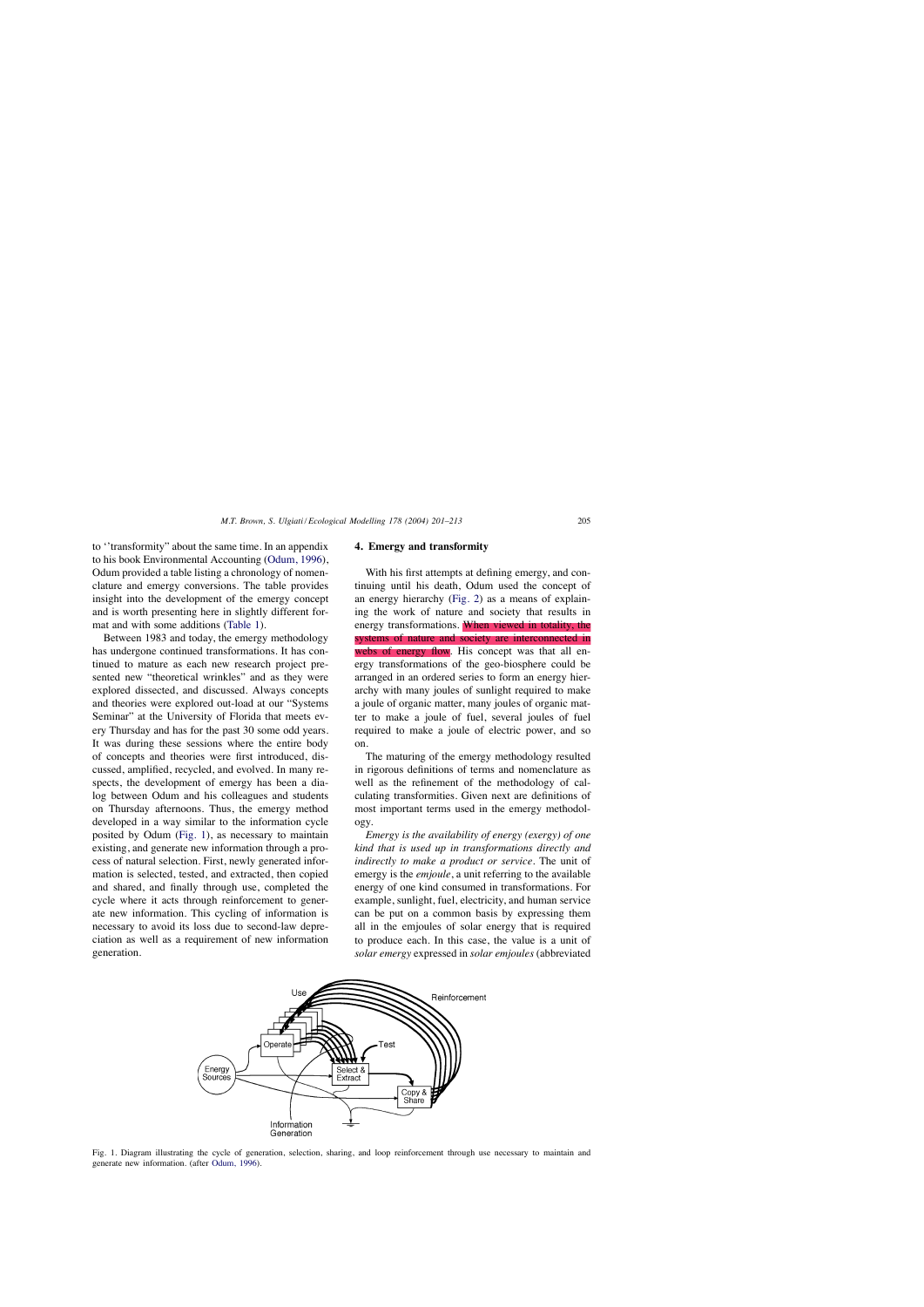<span id="page-5-0"></span>

Fig. 2. Concepts of energy transformation hierarchy. (a) All units view together; (b) units separated by scale; (c) the units as a web of energy flows; (d) units shown as a transformation series with values of energy flow on pathways; (e) useful power flowing between transformations; and (f) transformities.

seJ). Although other units have been used, such as coal emjoules or electrical emjoules, in most cases all emergy data are given in solar emjoules.

Unit emergy values (emergy intensities) are calculated based on the emergy required to generate one unit of output. There are several important types of emergy intensities, as follows:

Transformity, defined as the emergy input per unit of available energy (exergy) output. For example, if 4000 solar emjoules are required to generate a joule of wood, then the solar transformity of that wood is 4000 solar emjoules per joule (abbreviated seJ/J). Solar energy is the largest but most dispersed energy input to the earth. *The*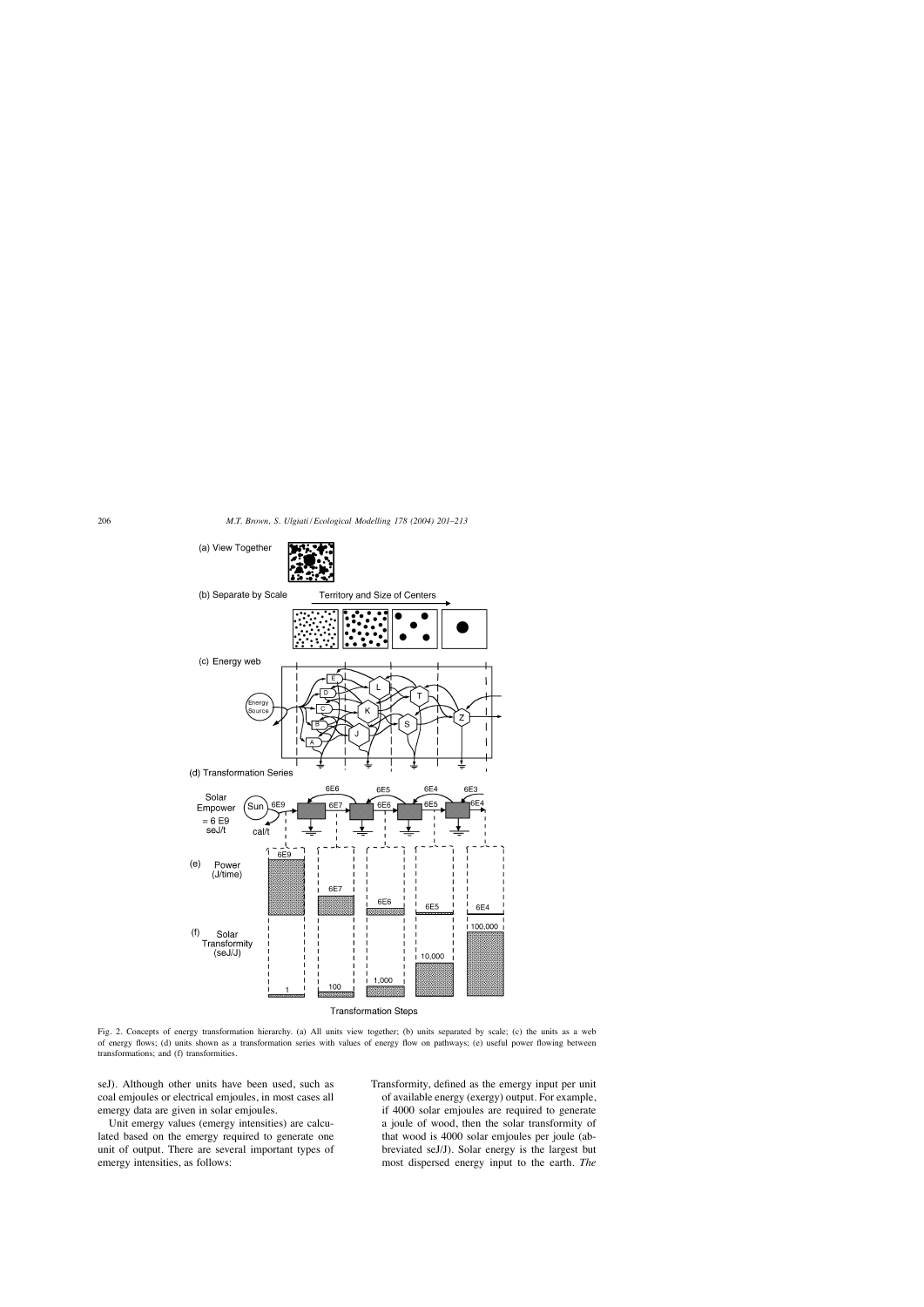*solar transformity of the sunlight absorbed by the earth is 1.0 by definition*.

- Specific emergy, defined as the emergy per unit mass output, and usually expressed as solar emergy per gram (seJ/g). Solids may be evaluated best with data on emergy per unit mass for its concentration. Because energy is required to concentrate materials, the unit emergy value of any substance increases with concentration. Elements and compounds not abundant in nature therefore have higher emergy/mass ratios when found in concentrated form, since more environmental work was required to concentrate them, both spatially and chemically.
- Emergy per unit money, defined as the emergy supporting the generation of one unit of economic product (expressed as currency). It is used to convert money payments into emergy units. Since money is paid to people for their services and not to the environment, the contribution to a process represented by monetary payments is the emergy that people purchase with the money. The amount of resources that money buys depends on the amount of emergy supporting the economy and the amount of money circulating. An average emergy/money ratio in solar emjoules/\$ can be calculated by dividing the total emergy use of a state or nation by its gross economic product. It varies by country and has been shown to decrease each year, which is one index of inflation. This emergy/money ratio is useful for evaluating service inputs given in money units where an average wage rate is appropriate.
- Emergy per unit labor, defined as the amount of emergy supporting one unit of labor directly supplied to a process. Laborers apply their work to the process, and in doing so, they indirectly invest in it the whole emergy that made their labor possible (food, training, transport, etc). This emergy intensity is generally expressed as emergy per time (seJ/year, seJ/h), but emergy per money earned (seJ/\$) is also used. Indirect labor required to make and supply the inputs to a process is generally measured as dollar cost of services, so that its emergy intensity is calculated as seJ/\$.

Empower is a flow of emergy (i.e., emergy/unit time). Emergy flows are usually expressed in units of solar empower (solar emjoules/time: seJ/s, seJ/year).

### **5. Disciplines and case studies**

The emergy concept and the maximum empower principle (see Hall and Cia, Olsen and Campbell, this volume) constitute powerful concepts, definitions, and tools for investigation of systems at all scales, framing a system's behavior and sustainability within the biosphere's driving forces and evolutionary pattern.

More than an evaluation procedure aimed at just assigning numerical values to processes, flows, and products, the emergy method is a conceptual framework, a window through which systems are investigated under a donor-side perspective (i.e. the perspective of the environmental work required to support a system's dynamics). Based on the recognition that "value" has different meanings depending on the scale and perspective of the evaluation, the emergy method assigns values according to what it takes to drive a process and make products, under the constraints of maximum power selection. In [Table 2, w](#page-7-0)e list examples of fields of study and processes where Odum's emergy theories have been applied, in order to show the capability of the approach and its potential for further development. The Books of Proceedings of the first three Emergy Conferences [\(Brown et al., 2001, 2003, 2004\) p](#page-9-0)rovide a significant set of theoretical and applied papers, for further reading.

## **6. Emergy and other evaluation procedures**

Although Odum's investigations on energy issues started early in the Fifties, it was his seminal book "Environment, Power and Society" [\(Odum, 1971a\)](#page-10-0) that actually originated the discipline of energy analysis and its uncountable applications to numerous disciplines, from environmental sciences to technological and economic fields of inquiry.

The recognition of the relevance of energy to the growth and dynamics of all complex systems with and without humans gave rise to a blooming of diverse analysis methods, based on accounting and interpreting matter and energy flows, at all scales. In the first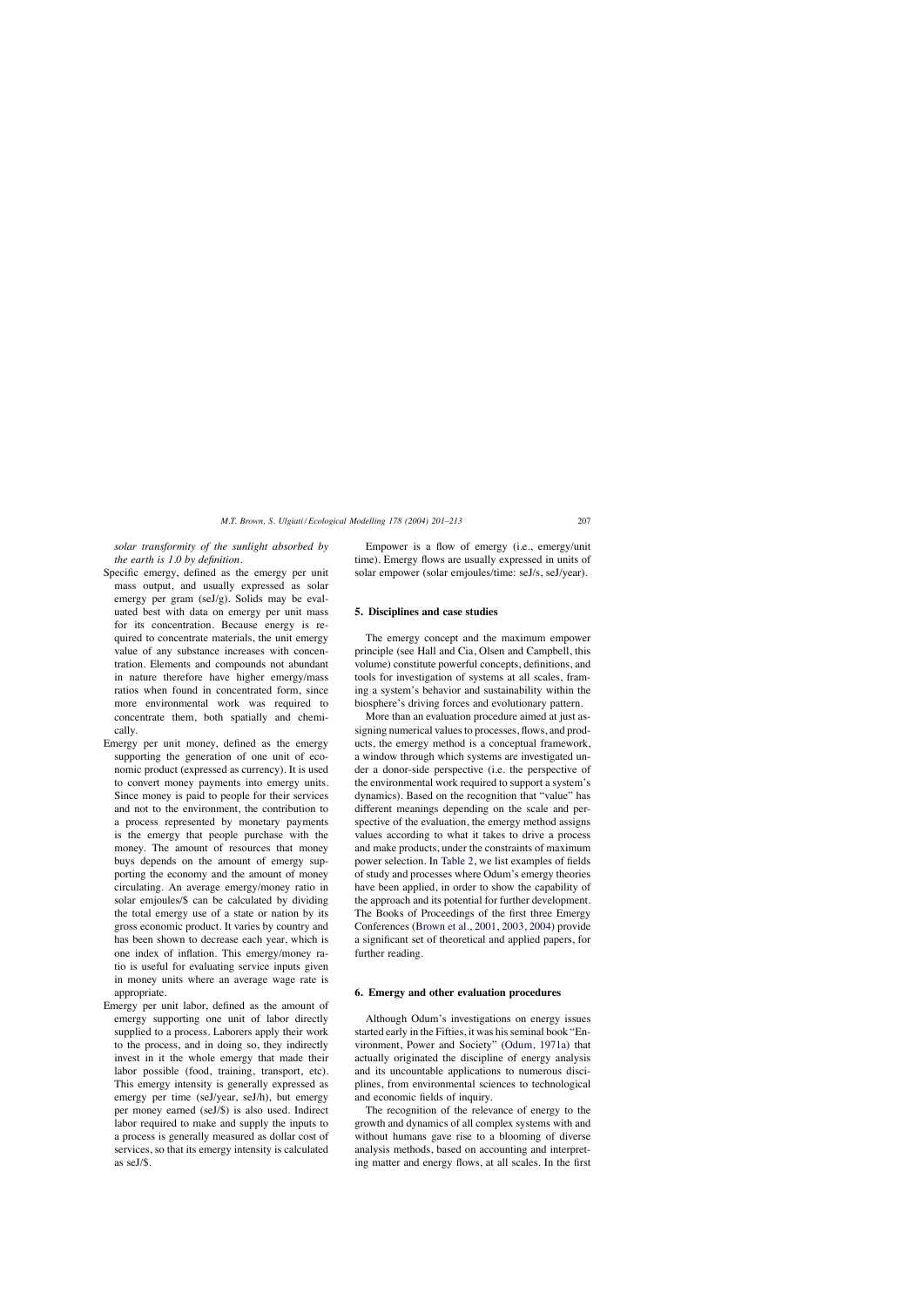| Table 2<br>Fields of study, emergy projects and references                                                                               |
|------------------------------------------------------------------------------------------------------------------------------------------|
| Emergy and ecosystems (Odum et al., 1999)<br>Self-organization (Odum, 1970, 1986, 1988)<br>Aquatic ecosystems (Odum, 1967a; Odum, 1977b; |

[Odum and Arding, 1991\)](#page-11-0) Food webs and hierarchies ([Brown and Bardi, 2001\)](#page-9-0) Ecosystem health ([Brown and Ulgiati, 2004\)](#page-9-0) Forest ecosystems ([Odum et al., 1995c;](#page-11-0) [Doherty et al., 1995\)](#page-10-0) Complexity [\(Odum, 1987a; Odum, 1994\)](#page-11-0)

- Emergy and Information Diversity and information [\(Keitt, 1991; Odum, 1996\)](#page-10-0) Culture, Education, University [\(Odum and Odum,](#page-11-0) [1980;](#page-11-0) [Odum et al., 1995b\)](#page-11-0)
- Emergy, Agriculture, agricultural products Food production, agriculture [\(Odum, 1967b, 1984b;](#page-10-0) [Ulgiati et al., 1993\)](#page-10-0)

Emergy and energy sources and carriers Fossil fuels [\(Brown et al., 1993; Odum, 1996\)](#page-10-0) Renewable and non-renewable electricity [\(Odum,](#page-11-0) [1983; Brown and Ulgiati, 2002\)](#page-11-0) Hydrologic dams ([Brown and McLanahan, 1992\)](#page-9-0)

Biofuels ([Odum, 1980a; Odum and Odum, 1984\)](#page-11-0) Hydrogen ([Barbir, 1992\)](#page-9-0)

Emergy and the Economy National and international analyses [\(Odum and](#page-11-0) [Odum, 1983; Odum, 1987b; Brown, 2003;](#page-11-0) [Cialani et al., 2004\)](#page-11-0) Trade [\(Odum, 1984a\)](#page-11-0) Environmental accounting ([Odum, 1996\)](#page-11-0) Development policies [\(Odum, 1980b\)](#page-11-0) Sustainability ([Odum, 1973;](#page-10-0) [Odum et al., 1976;](#page-11-0) [Brown and Ulgiati, 1999\)](#page-9-0) The prosperous way down ([Odum and Odum, 2001\)](#page-11-0)

Emergy and cities Research on cities ([Odum et al., 1995b\)](#page-11-0) Taiwan spatial organization [\(Huang, 1998\)](#page-10-0) Transportation modes [\(Bayley et al., 1977\)](#page-9-0)

Emergy and landscape development Empower density ([Odum, 1996\)](#page-11-0) Land development indicators ([Brown and Vivas, 2004\)](#page-9-0) Emergy in landforms [\(Kangas, 2002\)](#page-10-0)

Emergy and ecological engineering Restoration models ([Prado-Jatar and Brown, 1997\)](#page-11-0) Reclamation projects [\(Odum et al., 1981\)](#page-11-0) Artificial ecosystems: wetlands, ponds*...* [\(Odum,](#page-10-0) [1977b;](#page-10-0) [Odum, 1985\)](#page-11-0)

Emergy, material flows, and recycling Mining and mineral processing [\(Odum, 1996\)](#page-11-0) Recycling pattern in human-dominated ecosystems ([Brown and Buranakarn, 2003\)](#page-9-0)

Table 2 (*Continued* )

| Emergy and thermodynamics                          |
|----------------------------------------------------|
| Efficiency and Power (Odum and Pinkerton, 1955;    |
| Odum et al., 1995b)                                |
| Maximum Empower Principle (Odum, 1975, 1983;       |
| Hall, 1995)                                        |
| Pulsing paradigm (Odum, 1982, 1995)                |
| Thermodynamic principles (Giannantoni, 2002, 2003) |
| Systems modeling                                   |
| Energy systems language and modeling (Odum,        |
| 1971a,b, 1972b)                                    |
|                                                    |

two decades, since energy analysis has come to the attention of many scientists (1970s and 1980s), studies were devoted primarily to assessing and demonstrating the superiority of a given approach compared to others (see, for example, [IFIAS, 1974](#page-10-0) and [Slesser, 1998\).](#page-12-0) As the field matured and new scientific conceptualizations developed, (e.g. system thinking, hierarchical theory, non-linear dynamics, fractal geometry, complex systems analysis), it became increasingly clear that different approaches were very often required by the very nature of the problems being dealt with, in order to build a set of complementary descriptions, able to provide different assessments, narratives, or views on different space-time scales. This is why, depending on the goal of the investigation, a large number of analysts developed tools such as Embodied Energy Analysis, Exergy Analysis, Material Flow Accounting, Life Cycle Assessment, Ecological Footprint, and Societal Metabolism, among others, each method being able to answer specific questions about a system's performance.

Common features can be explicitly or implicitly found in the different methods for evaluation, including Odum's emergy. The latter, however, was intended to account for aspects, which are usually not accounted for by other evaluation methods. Non-emergy approaches most often evaluate only non-renewable resources, depending on what human technologies are able to extract from them (user-side quality). Furthermore, non-emergy approaches do not account for the free services that a system receives from the environment (e.g., the photosynthetic activity driven by the solar radiation, the dilution of pollutants by the wind, etc.), which are just as much a requirement for the productive process as are, e.g., fossil fuels nor do they have an accounting procedure for human labor,

<span id="page-7-0"></span>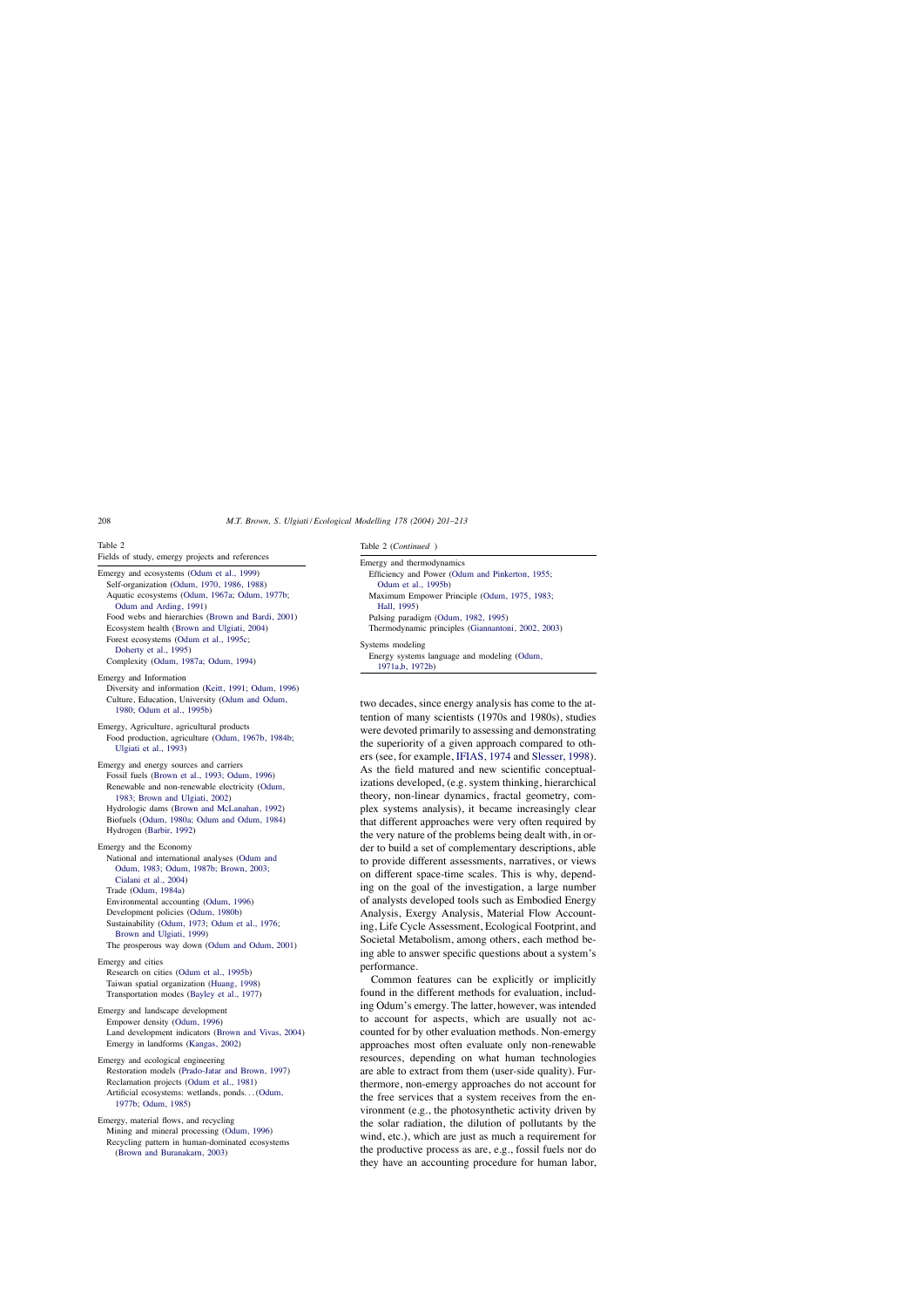societal services, and information (i.e. for those flows, which carry negligible energy but are supported by a huge indirect flow of resources). Emergy includes all of this, perhaps not perfectly, but in a way to help us understand that there is a huge network of supporting energies necessary to support, e.g., any particular economic activity in our culture.

More specifically, by expanding the scope of energy studies to the biosphere's space and time scales, the emergy method is able to:

- (i) Investigate systems that are outside of human activities (ecosystems, global biosphere processes).
- (ii) Focus on the role of the environment in support of human-dominated processes, both on the resource supply side and on the sink side (dilution or uptake of pollutants).
- (iii) Perform a donor-side quality assessment as a complement of generally used user-side assessments. This provides a measure of how much the system relies on the biosphere support.
- (iv) Evaluate processes that are directly based on small flows of physical carriers, but are supported by huge indirect flows of resources, such as the creation and processing of information.
- (v) Expand the time scale of the evaluation, to include the memory of resource flows converging to the system.
- (vi) Assess the renewability of resources on the basis of both space and time convergence required to make them. The transformity quantifies this renewability in a continuous form, with higher values corresponding to higher convergence of environmental work and therefore lower renewability.
- (vii) Evaluate in a quantitative way the (donor) quality of those resource flows and storages that have no market (such as fresh water, biodiversity, fertile topsoil) and cannot be evaluated in monetary terms.
- (viii) Assess the environmental impact of processes based on matching of high quality and low quality resources.
- (ix) Include in the evaluation the emergy supporting human labor and services.

All of these properties largely expand upon those of any other evaluation method, provide a powerful and comprehensive tool for the investigation of systems on the larger scales of the biosphere, and finally, help understanding the dynamic interaction between human-dominated processes and resources and services provided for free by nature.

#### **7. The emergy conferences**

The emergy method cannot escape undergoing the information cycle pointed out by H.T. Odum [\(Fig. 1\).](#page-4-0) Since information is something that needs to be copied, shared, tested, and selected to avoid its loss due to second-law depreciation as well as to allow for new information to be generated, it is of fundamental importance that definitions and concepts, methods, and case studies using the emergy methodology are also disseminated, tested, and selected by emergy specialists and by all kinds of interested people, acting in the role of science's information-processing specialists. In doing so, errors are found and in time drop out, and those concepts and methods that work are reinforced through sharing and selecting.

For this reason, a series of biennial Emergy Synthesis Research Conferences was started in 1999, in order to gather emergy specialists together and provide the critical mass for shared information and theoretical evolution. The response to the calls of the organizing committee was stronger and more diverse than expected, indicating that the approach is by itself spreading and reaching research groups and disciplinary areas far from the original fields of application. In a way, this was a consequence of Odum's broad interests and scientific productivity, which allowed him to explore links and relations with areas outside systems ecology and thermodynamics; to embrace and synthesize economy, philosophy, social sciences, and policy.

Held every two years in Gainesville on the University of Florida campus, the Emergy Synthesis Conference has grown steadily from about 35 participants in 1999 to over 90 participants in the January 2004 conference. The proceeding of the conference, published by the Center for Environmental Policy at the University of Florida (see [Brown et al., 2001, 2003, 2004\)](#page-9-0) has increased in size from a book of 26 papers resulting from the 1999 conference to 45 papers published in the 2004 proceedings. The conference is truly international bringing together scientists representing 18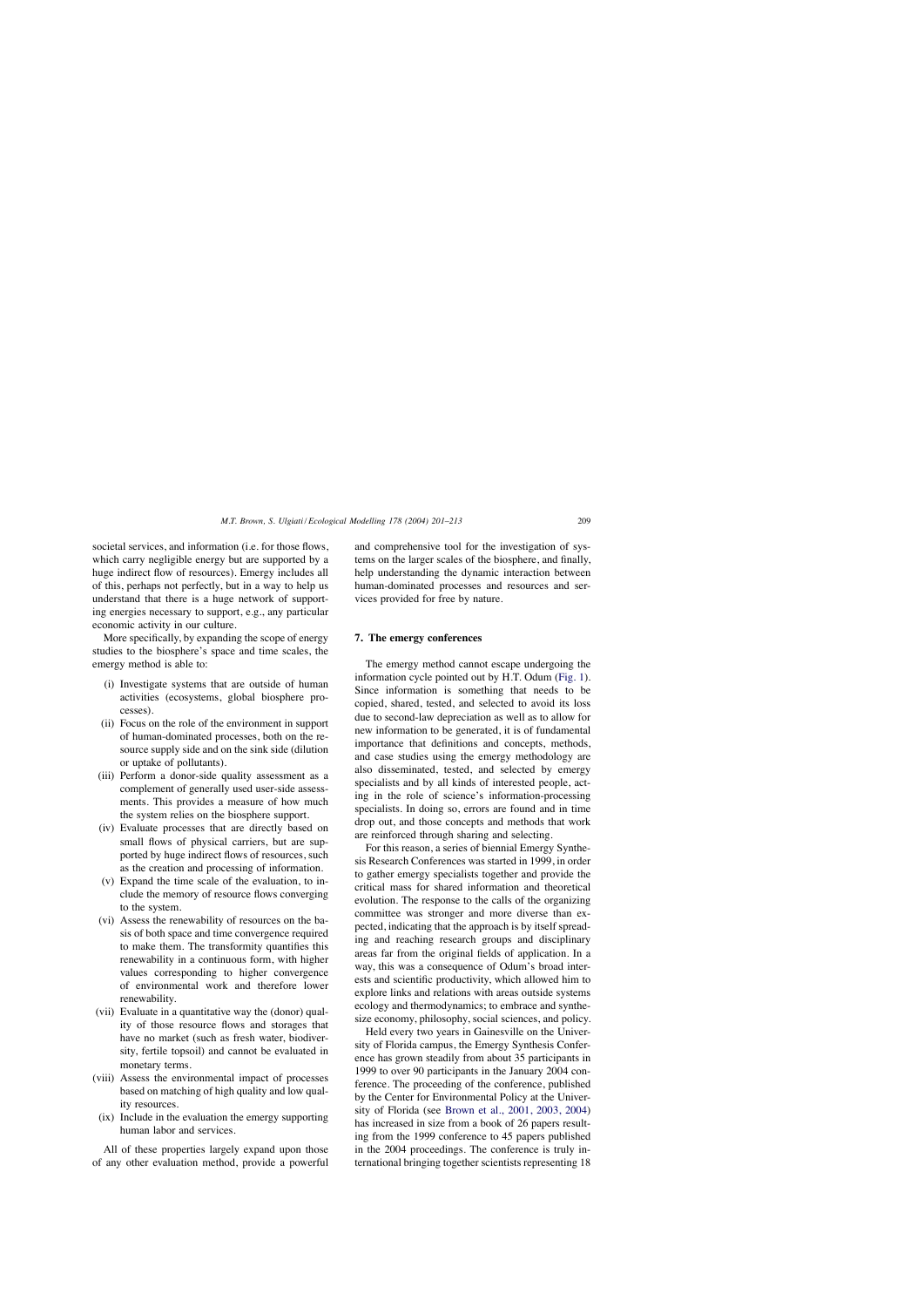<span id="page-9-0"></span>countries from the continents of Asia, Australia, Europe, and North and South America.

#### **8. Summary comments**

The concept of energy quality has been most controversial. While quality has been recognized, somewhat, in the energy literature [\(Cleveland, 1992\)](#page-10-0) where different forms of fossil energy are expressed in coal or oil equivalents, and some researchers have even expressed electricity in oil equivalents by using first law efficiencies, there has been wide-spread rejection of quality corrections of other forms of energy. The idea that a calorie of sunlight is not equivalent to a calorie of fossil fuel, or electricity strikes many as preposterous, since a calorie is a calorie is a calorie. Others have rejected the concept as being impossible since from their perspective, it is impossible to quantify the amount of sunlight that is required to produce a quantity of oil. Still others reject it because emergy does not appear to conform to first law accounting principles.

In retrospect, there is little debate that the systems H.T. Odum studied were as varied as the energy sources that drove them. All of them must have had an influence on his thinking and the development of the concepts and theories of emergy. The gigantic global gyres of tropical lows developing into hurricanes during his stint as meteorologist for the Air Force, the spring boil of Silver Springs, the ocean currents and waves on the Pacific atoll at Eniwetok, the freshwater inputs and gulf currents of the Texas coastline, or the rains and winds of the tropical rainforest in Puerto Rico must have had their influence on his thinking. In each case, Odum translated what he saw into systems of energy flow and began to speculate that different forms of energy had different abilities to do work *...* in terms of not only amounts of work but also kind of work. He reasoned that a joule of sunlight was not the same as a joule of fossil fuel, or a joule of food, and that sunlight drives photosynthesis but cannot drive an automobile without significant efforts to concentrate it. These observations, the quantitative evaluations they fostered, and the resulting body of theories that are embodied in the emergy approach have been rejected by some and criticized by many. Yet, we believe that non-emergy specialists are very likely to find in the emergy approach the conceptual framework that is absolutely needed for a reliable investigation of the interplay of natural ecosystems and human-dominated systems and processes. The common thread is the ability to evaluate all forms of energy, materials, and human services on a common basis by converting them into equivalents of one form of energy, solar emergy, a measure of the past and present environmental support to any process occurring in the biosphere.

#### **References**

- Barbir, F., 1992. Analysis and Modeling of Environmental and Economic Impacts of the Solar Hydrogen Energy System, Ph.D. Dissertation, Department of Mechanical Engineering, University of Miami, Florida, p. 176.
- Bayley, S., Odum, H.T., Hanley, B., McDowell, C., 1977. Example of an Energy Evaluation of a Transportation Project, Center for Wetlands, University of Florida, Gainesville (CFW-77-01), p. 34.
- Brown, M.T., 2003. Resource imperialism. emergy perspectives on sustainability, international trade and balancing the welfare of nations. In: Ulgiati, S., Brown, M.T., Giampietro, M., Herendeen, R.A., Mayumi, K. (Eds.), Book of Proceedings of the International Workshop "Advances in Energy Studies. Reconsidering the Importance of Energy", Porto Venere, Italy, 24–28 September 2002, SGE Publisher Padova, Italy, pp. 135–149.
- Brown, M.T., Bardi, E., 2001. Emergy of Ecosystems. Folio No. 3 of Handbook of Emergy Evaluation, The Center for Environmental Policy, University of Florida, Gainesville, p. 93 (<http://www.ees.ufl.edu/cep/>).
- Brown, M.T., Buranakarn, V., 2003. Emergy indices and ratios for sustainable material cycles and recycle options. Res. Conserv. Recycling 38, 1–22.
- Brown, M.T., McLanahan, T.R., 1992. Emergy Analysis Perspectives of Thailand and Mekong River Dam Proposals, Report to the Cousteau Society, Center for Wetlands and Water Resources, University of Florida, Gainesville, p. 60.
- Brown, M.T., Ulgiati, S., 1999. Emergy evaluation of the biosphere and natural capital. AMBIO 28 (6), 486–493.
- Brown, M.T., Ulgiati, S., 2002. Emergy evaluation and environmental loading of electricity production systems. J. Cleaner Prod. 10, 321–334.
- Brown, M.T., Ulgiati, S., 2004. Emergy, transformity, and ecosystem health. In: Jorgensen, S.E. (Ed.), Handbook of Ecosystem Health, CRC Press, in press.
- Brown M.T., Vivas M.B., 2004. A Landscape Development Intensity Index. Env. Monit. Assess. in press.
- Brown, M.T., Brandt-Williams, S., Tilley, D., Ulgiati, S. (Eds.), 2001. Emergy Synthesis. Theory and Applications of the Emergy Methodology. Book of Proceedings of the First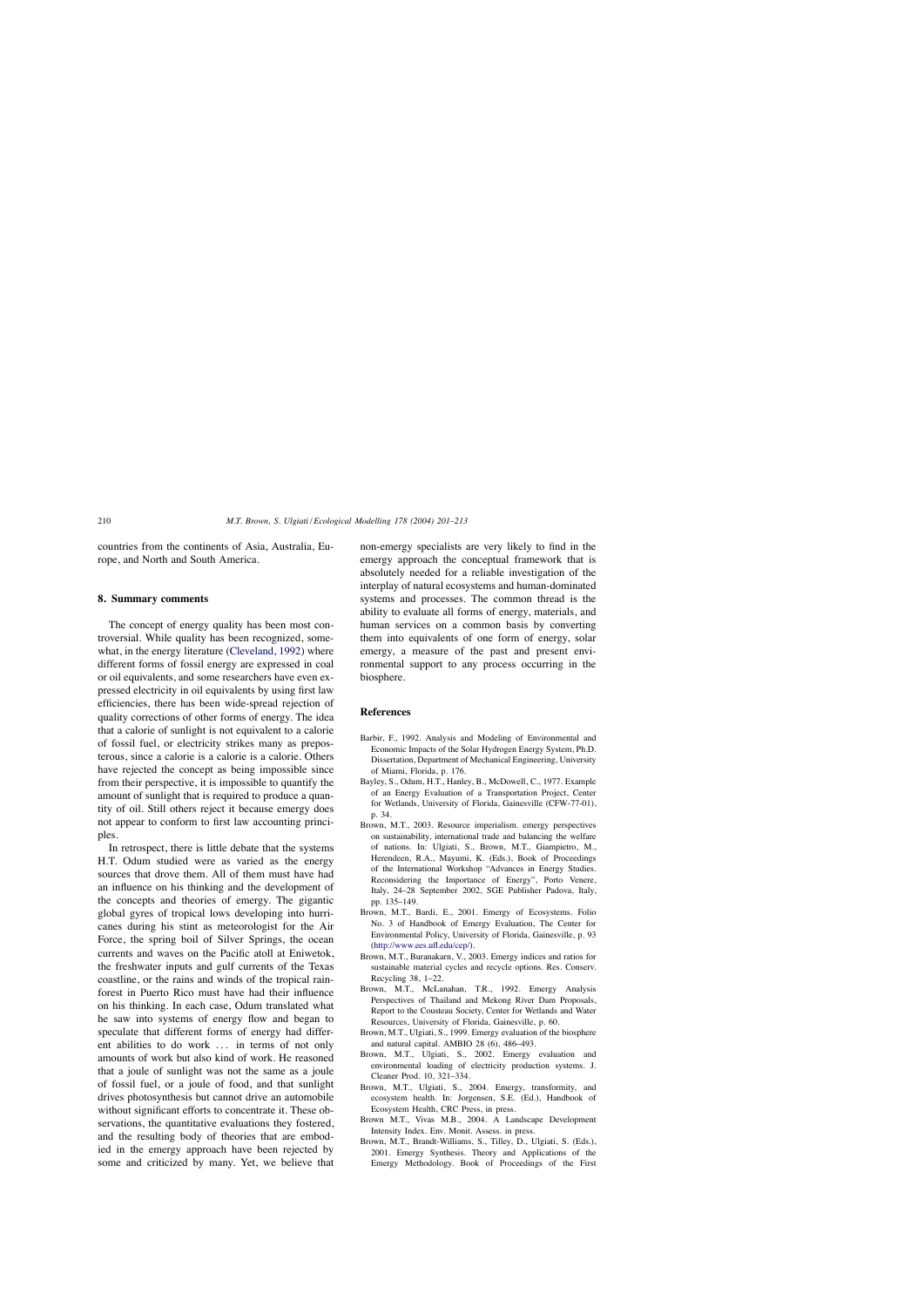<span id="page-10-0"></span>International Emergy Research Conference, Gainesville, FL, 2–4 September, 1999, The Center for Environmental Policy, University of Florida, Gainesville, FL, p. 328.

- Brown, M.T., Campbell, D., Comar, V., Huang, S.L., Rydberg, T., Tilley, D.R., and Ulgiati, S. (Eds.), 2004. Emergy Synthesis. Theory and Applications of the Emergy Methodology, Part 3. Book of Proceedings of the Third International Emergy Research Conference, Gainesville, FL, 29–31 January, 2004. The Center for Environmental Policy, University of Florida, Gainesville, FL.
- Brown, M.T., Odum, H.T., Tilley, D., and Ulgiati, S. (Eds.), 2003. Emergy Synthesis. Theory and Applications of the Emergy Methodology, Part 2. Book of Proceedings of the Second International Emergy Research Conference, Gainesville, FL, 20–22 September, 2001. The Center for Environmental Policy, University of Florida, Gainesville, FL.
- Brown, M.T., Woithe, R.D., Montague, C.L., Odum, H.T., Odum, E.C., 1993. Emergy Analysis Perspectives of the Exxon Valdez Oil Spill in Prince William Sound, Alaska. Final Report to the Cousteau Society. Center for Wetlands, University of Florida, Gainesville, FL, p. 114.
- Cialani, C., Russi, D., Ulgiati, S., 2004. Investigating a 20-year national economic dynamics by means of emergy-based indicators. In: Brown, M.T., Campbell, D., Comar, V., Huang, S.L., Rydberg, T., Tilley, D.R., and Ulgiati, S. (Eds.), Emergy Synthesis. Theory and Applications of the Emergy Methodology, Part 3. Book of Proceedings of the Third International Emergy Research Conference, Gainesville, FL, 29–31 January, 2004. The Center for Environmental Policy, University of Florida, Gainesville, FL.
- Cleveland, C.J., 1992. Energy quality and energy surplus in the extraction of fossil fuels in the US. Ecol. Econ. 6, 139–162.
- Doherty, S.J., Odum, H.T., Nilsson, P.O., 1995. Systems Analysis of the Solar Emergy Basis for Forest Alternatives in Sweden. Final Report to the Swedish State Power Board, College of Forestry, Garpenberg, Sweden, p. 112.
- Giannantoni C., 2002. The Maximum Em-Power Principle as the Basis for Thermodynamics of Quality. SGE Publisher, Padova, Italy, p. 185. ISBN 99-973101-87-6.
- Giannantoni, C., 2003. The problem of the initial conditions and their physical meaning in linear differential equations of fractional order. Appl. Math. Comput. 141, 87–102.
- Hall, C.A.S., Cleveland, C.J., and Kaufmann, R., 1986. Energy and Resource Quality. The Ecology of the Economic Process. John Wiley & Sons, NY, p 557.
- Hall, C.A.S. (Ed.), 1995. Maximum Power. The Ideas and Applications of H.T. Odum. University Press of Colorado, Niwot, p. 454.
- Huang, S.L., 1998. Spatial hierarchy of urban energetic systems. In: Ulgiati, S., Brown, M.T., Giampietro, M., Herendeen, R.A., Mayumi, K. (Eds.), Book of Proceedings of the International Workshop "Advances in Energy Studies. Energy Flows in Ecology and Economy", Porto Venere, Italy, 26–30 May 1998. MUSIS Publisher, Roma, Italy, pp. 499–514.
- IFIAS, International Federation of Institutes for Advanced Study, 1974. In: Slesser, S.M. (Ed.), Energy Analysis Workshop on Methodology and Conventions, Stockholm.
- Kangas, P.C., 2002. Emergy of Landforms. Folio No. 5 of Handbook of Emergy Evaluation. The Center for Environmental Policy, University of Florida, Gainesville, p. 93. ([http://www.](http://www.ees.ufl.edu/cep/) [ees.ufl.edu/cep/\)](http://www.ees.ufl.edu/cep/).
- Keitt, T.H., 1991. Hierarchical Organization of Energy and Information in a Tropical Rain Forest Ecosystem, M.S. Thesis, Environmental Engineering Sciences, University of Florida, Gainesville, p. 72.
- Odum, H.T., 1967a. Biological circuits and the marine systems of Texas. In: Olson, T.A., Burgess, F.J. (Eds.), Pollution and Marine Ecology, Wiley-Interscience, New York, pp. 99–157.
- Odum, H.T., 1967b. Energetics of Food Production. The World Food Problem, Report of the President's Science Advisory Committee, Panel on World Food Supply, Vol. 3, The Whitehouse, pp. 55–94.
- Odum, H.T., 1970. Summary: an emerging view of the ecological system at El Verde. In: Odum, H.T., Pigeon, R.F. (Eds.), A Tropical Rainforest, Division of Technical Information, U.S. Atomic Energy Commission (TID2470), Chapter I-10, pp. I 191–I 289, p. 1660.
- Odum, H.T., 1971a. Environment, Power and Society. John Wiley, NY, p. 336.
- Odum, H.T., 1971b. An energy circuit language for ecological and social systems: its physical basis. In: Patten, B. (Ed.), Systems Analysis and Simulation in Ecology, Vol. 2, Academic Press, New York, pp. 139–211.
- Odum, H.T., 1972a. Unscientific Myopia: The Illusions of Plenty. A Review of the "Energy and Power" Issue of Scientific American. Landscape Architecture, pp. 246–248.
- Odum, H.T., 1972b. Chemical cycles with energy circuit models. In: Dryssen, D., Jagner, D. (Eds.), Changing Chemistry of the Ocean, Nobel Symposium 20, Wiley, New York, pp. 223–257.
- Odum, H.T., 1973. Energy, ecology and economics. Royal Swedish Academy of Science. AMBIO 2 (6), 220–227.
- Odum, H.T., 1975. Combining energy laws and corollaries of the maximum power principle with visual system mathematics. In: Levin, S. (Ed.), Ecosystems: Analysis and Prediction. Proceedings of the Conference on Ecosystems at Alta, Utah. SIAM Institute for Mathematics and Society, Philadelphia, pp. 239–263.
- Odum, H.T., 1976a. Energy quality and carrying capacity of the earth. Response at Prize Ceremony\* Institute de la Vie\* Paris. Trop. Ecol. 16 (1), 1–8.
- Odum, H.T., 1976b. Energy analysis and net energy. In: Proceedings of NSF Workshop on Net Energy, Stanford, Cal. Institute for Energy Studies, Stanford Univ. and TRW, pp. 90–115.
- Odum, H.T., 1977a. Energy analysis, energy quality and environment. In: Gilliland, M.W. (Ed.), Energy Analysis: A New Public Policy Tool, American Association for the Advancement of Science, Selected Symposium No. 9, Washington, DC, Westview Press, pp. 55–87, Odum, H.T., 1983. Systems Ecology. John Wiley, New York, p. 644.
- Odum, H.T., 1977b. Value of wetlands as domestic ecosystems. In: Montanari, J.H., Jusler, J.A, (Eds.), National Wetland Protection Symposium, U.S. Fish and Wildlife Services, Dept. of the Interior, Reston, Va. (FWS/Obs-78/97).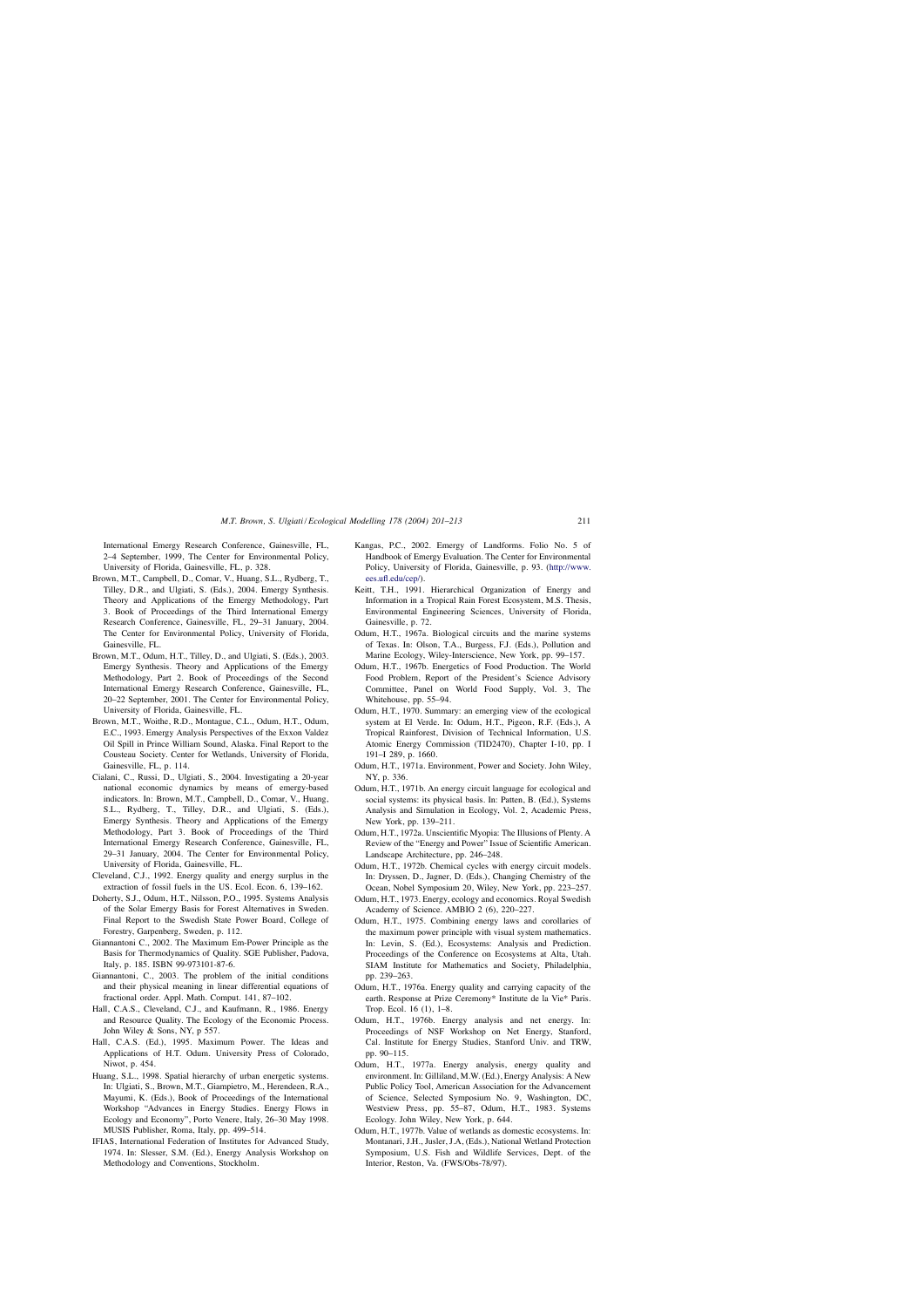- <span id="page-11-0"></span>Odum, H.T., 1980a. Biomass and Florida's Future: A Hearing before the Subcommittee on Energy Development and Applications of the Committee on Science and Technology of the U.S. House of Representatives, 96th Congress, Government Printing Office, Washington, DC, pp. 58–67
- Odum, H.T., 1980b. Principle of environmental energy matching for estimating potential economic value: a rebuttal. Coastal Zone Manage. J. 5 (3), 239–243.
- Odum, H.T., 1982. Pulsing, power and hierarchy. In: Mitsch, W.J., Ragade, R.K., Bosserman, R.W., Dillon, J.A., Jr. (Eds.), Energetics and Systems, Ann Arbor Science, Ann Arbor, Michigan, pp. 33–59,
- Odum, H.T., 1983. Maximum power and efficiency: a rebuttal. Ecol. Model. 20, 71–82.
- Odum, H.T., 1984a. Energy analysis of the environmental role in agriculture. In: Stanhill, G. (Ed.), Energy and Agriculture, Springer Verlag, Berlin, pp. 24–51, p. 192.
- Odum, H.T., 1984b. Embodied energy, foreign trade, and welfare of nations. In: Jansson, A.M. (Ed.), Integrations of Economy and Ecology, an Outlook for the Eighties, Asko Laboratory, University of Stockholm, Sweden, pp. 185–200.
- Odum, H.T., 1985. Water conservation and wetland values. In: Godfrey, P.J., Kaynor, E.R., Pelezrski, S., Benforado, J. (Eds.), Ecological Considerations in Wetlands Treatment of Municipal Wastewaters, Van Nostrand Reinhold, New York, pp. 98–111, p. 473.
- Odum, H.T., 1986. Enmergy in ecosystems. In: Polunin, N. (Ed.), Environmental Monographs and Symposia, John Wiley, NY, pp. 337–369.
- Odum, H.T., 1987a. Living with complexity. In: The Crafoord Prize in the Biosciences, 1987, Lectures, Royal Swedish Academy of Sciences, Stockholm, Sweden, pp. 19–85, p. 87.
- Odum, H.T., 1987b. Models for national, international, and global systems policy. In: Braat, L.C., Van Lierop, W.F.J. (Eds.), Economic-Ecological Modeling, Elsevier Science Publishing, New York, Chapter 13, pp. 203–251, p. 329.
- Odum, H.T., 1988. Self organization, transformity and information. Science 242, 1132–1139.
- Odum, H.T., 1994. Ecological and General Systems: An Introduction to Systems Ecology, University Press of Colorado, Niwot, Revised Edition of Systems Ecology, 1983, Wiley, p. 644.
- Odum, H.T., 1995. Self organization and maximum power, Chapter 28. In: Hall, C.S.A. (Ed.), Maximum Power, University Press of Colorado, Niwot, pp. 311–364 .
- Odum H.T., 1996. Environmental Accounting. Emergy and Environmental Decision Making, John Wiley & Sons, NY.
- Odum, H.T., Arding, J.E., 1991. Emergy Analysis of Shrimp Mariculture in Ecuador, Report to Coastal Studies Institute, University of Rhode Island, Narragansett, Center for Wetlands, University of Florida, Gainesville, p. 87.
- Odum, E.C., Odum, H.T., 1980. Energy systems and environmental education. In: Bakshi, T.S., Naveh, Z. (Eds.), Environmental Education—Principles, Methods and Applications, Plenum Press, New York, pp. 213–231 .
- Odum, H.T., Odum, E.C., (Eds.), 1983. Energy Analysis Overview of Nations, with sections by G. Bosch, L. Braat, W. Dunn, G. de R. Innes, J.R. Richardson, D.M. Scienceman, J.P. Sendzmir, D.J.

Smith, and M.V. Thomas. Working Paper of the International Institute of Applied Systems Analysis, Laxenburg, Austria (WP-83-82), p. 469.

- Odum, E.C., Odum, H.T., 1984. System of ethanol production from sugarcane in Brazil. Ciencia e Cultura 37 (11), 1849–1855.
- Odum, H.T., Pinkerton, R.C., 1955. Time's speed regulator: the optimum efficiency for maximum power output in physical and biological systems. Am. Scientist 43, 331–343.
- Odum, H.T., et al., 1976. Net energy Analysis of Alternatives for the United States. U.S. Energy Policy: Trends and Goals. Part V. Middle and Long-term Energy Policies and Alternatives. 94th Congress 2nd Session Committee Print. Prepared for the Subcommittee on Energy and Power of the Committee on Interstate and Foreign Commerce of the U.S. House of Representatives, 66-723, U.S. Govt. Printing Office, Washington, DC, pp. 254–304.
- Odum, H.T., Kemp, W., Sell, M., Boynton, W., Lehman, M., 1978a. Energy analysis and the coupling of man and estuaries. Environ. Manage. 1, 297–315.
- Odum, H.T., Gayle, T., Brown, M.T., Waldman, J., 1978b. Energy analysis of the University of Florida, Center for Wetlands, University of Florida, Gainesville, in preparation.
- Odum, H.T., Kangas, P., Best, G.R., Rushton, B.T., Leibowitz, S., Butner, J.R., 1981. Studies on Phosphate Mining Reclamation and Energy, Center for Wetlands, University of Florida, Gainesville, p. 142.
- Odum, H.T., Lavine, M.J., Wang, F.C., Miller, M.A. Alexander, J.F., Butler, T., 1983. Manual for Using Energy Analysis for Plant Siting, Report to the Nuclear Regulatory Commission, Washington, DC. Report No. NUREG/CR-2443, National Technical Information Service, Springfield, Va., p. 242.
- Odum, E.C., Odum, H.T., Peterson, N.S., 1995a. Using simulation to introduce systems approach in education, Chapter 31. In: Hall, C.A.S. (Ed.), Maximum Power, University Press of Colorado, Niwot, pp. 346–352.
- Odum, H. T., Brown, M. T., Whitefield, L. S., Woithe, R., and Doherty, S., 1995b. Zonal Organization of Cities and Environment: A Study of Energy System Basis for Urban Society. A Report to the Chiang Ching-Kuo Foundation for International Scholarly Exchange, Center for Environmental Policy, University of Florida, Gainesville, FL.
- Odum, W.P., Odum, E.P., Odum, H.T., 1995c. Nature's pulsing paradigm. Estuaries 18 (4), 547–555.
- Odum, H.T., Brown, M.T., Ulgiati, S., 1999. Ecosystems as energetic systems. In: Jorgensen, S.E., Muller, F. (Eds.), Handbook of Ecosystem Theories, CRC Press, New York, pp. 281–302.
- Odum, H.T., Brown, M.T., Williams, S.B., 2000. Handbook of Emergy Evaluation: A Compendium of Data for Emergy Computation Issued in a Series of Folios. Folio #1—Introduction and Global Budget. Center for Environmental Policy, Environmental
- Odum H.T., Odum, E.C., 2001. A Prosperous Way Down: Principles and Policies, University Press of Colorado.
- Prado-Jatar, M.A., Brown, M.T., 1997. Interface ecosystems with an oil spill in a Venezuelan tropical savannah. Ecol. Eng. 8, 49–78.